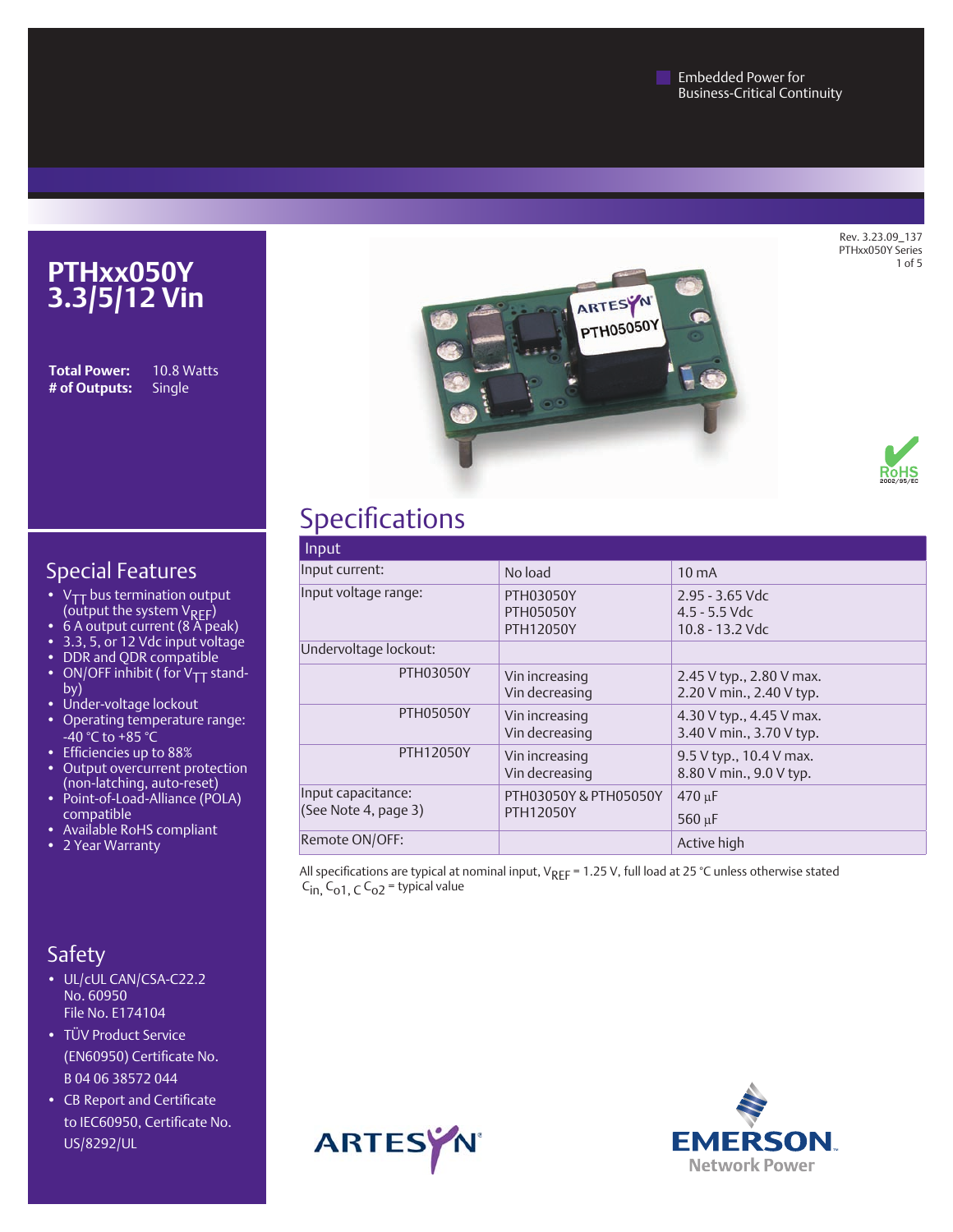# Specifications Continued

Rev. 3.23.09\_137 PTHxx050Y Series 2 of 5

| Output                                                                                       |                                                                                        |                                                                                                  |
|----------------------------------------------------------------------------------------------|----------------------------------------------------------------------------------------|--------------------------------------------------------------------------------------------------|
| Output current:<br>(over $V_{RFF}$ range)                                                    | All models<br>Continuous (See Note 1, page 3)<br>Repetitive pulse (See Note 2, page 3) | ± 6A<br>± 8A                                                                                     |
| Tracking range for $V_{RFF}$ :                                                               |                                                                                        | $0.55 - 1.8 V$                                                                                   |
| Tracking tolerance to $V_{REF}$ ( $V_{TT}$ - $V_{REF}$ ):<br>(over line, load & temperature) |                                                                                        | $-10$ mV to $+10$ mV                                                                             |
| Ripple and noise:                                                                            | 20 MHz bandwidth                                                                       | 20 mV pk-pk                                                                                      |
| Load transient response:<br>(See Note 5, page 3)                                             |                                                                                        | 80 µs settling time<br>Overshoot/undershoot 25 mV typ.                                           |
| Output capacitance:                                                                          |                                                                                        |                                                                                                  |
| Non-ceramic values<br>(See Notes $5 & 6$ , page 3)                                           | <b>PTH03050Y</b><br><b>PTH05050Y</b><br><b>PTH12050Y</b>                               | 470 µF typ., 3,300 µF max.<br>470 µF typ., 3,300 µF max.<br>940 $\mu$ F typ., 3,300 $\mu$ F max. |
| Ceramic values<br>(See Note 5, page 3)                                                       | <b>PTH03050Y</b><br><b>PTH05050Y</b><br><b>PTH12050Y</b>                               | $200 \,\mu$ F typ., $300 \,\mu$ F max.<br>200 µF typ., 300 µF max.<br>400 µF typ., 600 µF max.   |
| (See Note 7, page 3)                                                                         | ESR (non-ceramic)                                                                      | $4 \text{ m}\Omega$ min.                                                                         |

| <b>General Specifications</b>                |                                                          |                                                                 |
|----------------------------------------------|----------------------------------------------------------|-----------------------------------------------------------------|
| Efficiency:<br>$lo = 4A$                     | <b>PTH03050Y</b><br><b>PTH05050Y</b><br><b>PTH12050Y</b> | 88% typ.<br>87% typ.<br>84% typ.                                |
| Insulation voltage:                          |                                                          | Non-isolated                                                    |
| Switching frequency:                         | <b>PTH03050Y</b><br><b>PTH05050Y</b><br>PTH12050Y        | 550 - 650 kHz<br>550 - 650 kHz<br>200 - 300 kHz                 |
| Approvals and standards:                     |                                                          | EN60950<br>UL/cUL60950                                          |
| Material flammability:                       |                                                          | UL94V-0                                                         |
| Dimensions:                                  | $(L \times W \times H)$                                  | 22.10 x 12.57 x 8.50 mm<br>$0.870 \times 0.495 \times 0.335$ in |
| Weight:                                      |                                                          | 2.9 g (0.10 oz)                                                 |
| MTBF:                                        | Telcordia SR-332                                         | 6,000,000 hours                                                 |
| <b>Environmental Specifications</b>          |                                                          |                                                                 |
| Thermal Performance:<br>(See Note 2, page 3) | Operating ambient, temperature<br>Non-operating          | -40 °C to +85 °C<br>-40 °C to +125 °C                           |
| MSL ('Z' suffix only):                       | <b>IEDEC I-STD-020C</b>                                  | Level 3                                                         |
| Protection                                   |                                                          |                                                                 |
| Overcurrent threshold (auto reset):          | All models                                               | 12 A typ.                                                       |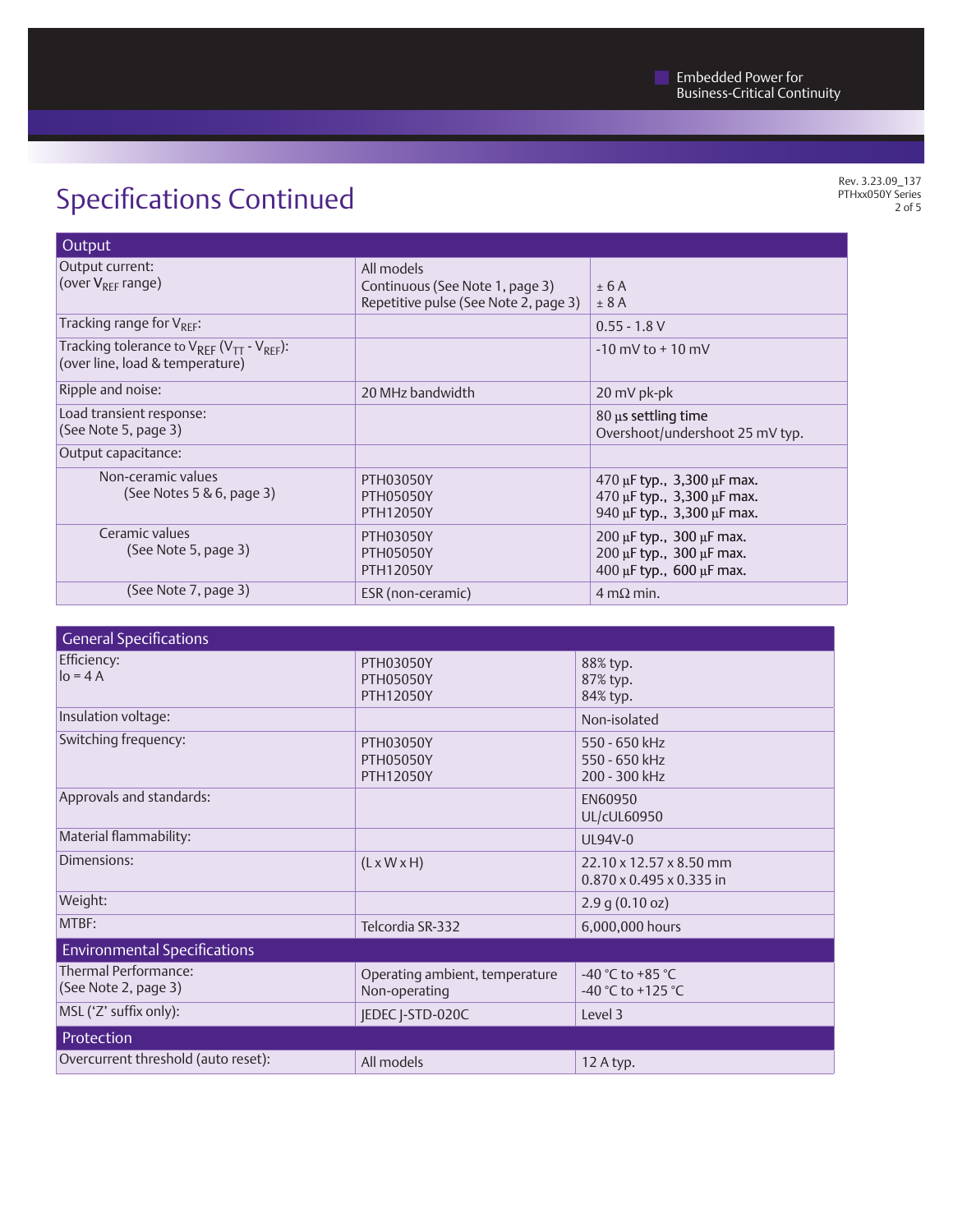#### Rev. 3.23.09\_137 PTHxx050Y Series 3 of 5

| Ordering Information         |                   |                  |                        |            |            |                       |
|------------------------------|-------------------|------------------|------------------------|------------|------------|-----------------------|
| <b>Output Power</b><br>Input |                   | Ѵ⊤т              | <b>Output Currents</b> |            | Efficiency | Model Numbers (9, 10) |
| (max)                        | Voltage           | Range            | Min                    | <b>Max</b> | (max)      |                       |
| 10.8 W                       | $2.95 - 3.65$ Vdc | $0.55 - 1.8$ Vdc | 0A                     | ± 6A       | 88%        | <b>PTH03050Y</b>      |
| 10.8 W                       | $4.5 - 5.5$ Vdc   | $0.55 - 1.8$ Vdc | 0 A                    | ± 6A       | 88%        | <b>PTH05050Y</b>      |
| 10.8 W                       | 10.8 - 13.2 Vdc   | $0.55 - 1.8$ Vdc | 0 A                    | ± 6A       | 85%        | <b>PTH12050Y</b>      |

### Part Number System with Options



#### **Notes**

- Rating is conditional on the module being soldered to a 4 layer PCB with 1 oz. copper. See the SOA curves or contact the factory for appropriate derating. The PTH03050Y and PTH05050Y require no dearting up to 85 °C operating temperature and natural convection airflow.
- 2 Up to 10 ms pulse period at 10% maximum duty.<br>3 This control pin has an internal pull-up to the inpu
- 3  $\,$  This control pin has an internal pull-up to the input voltage Vin. If it is left open-circuit the module will operate when input power is applied. A small low-leakage (< 100 nA) MOSFET is recommended for control. For further information, consult Application Note 178.
- 4 An input capacitor is required for proper operation. The capacitor must be rated for a minimum of 300 mA rms (750 mA rms for 12 V input) of ripple current.
- 5 The typical value of external output capacitance value ensures that VTT meets the specified transient performance requirements for the memory bus terminations. Lower values of capacitance may be possible when the measured peak change in output current is consistently less than 3 A. Test conditions were 15  $A/\mu s$  load step,  $-1.5$  A to  $+1.5$  A.
- 5 This is the calculated maximum. The minimum ESR limitation will often result in a lower value. Consult Application Note 178 for further details.
- 6 This is the typical ESR for all the electrolytic (non-ceramic) output capacitance. Use 7 m $\Omega$  as the minimum when using max-ESR values to calculate.
- 7 Tape and reel packaging only available on the surface-mount versions.
- 8 To order Pb-free (RoHS compatible) surface-mount parts replace the mounting option 'S' with 'Z', e.g. PTHXX050YAZ. To order Pbfree (RoHS compatible) through-hole parts replace the mounting option 'H' with 'D', e.g. PTHXX050YAD.
- 9 NOTICE: Some models do not support all options. Please contact your local Emerson Network Power representative or use the on-line model number search tool at http://www.PowerConversion.com to find a suitable alternative.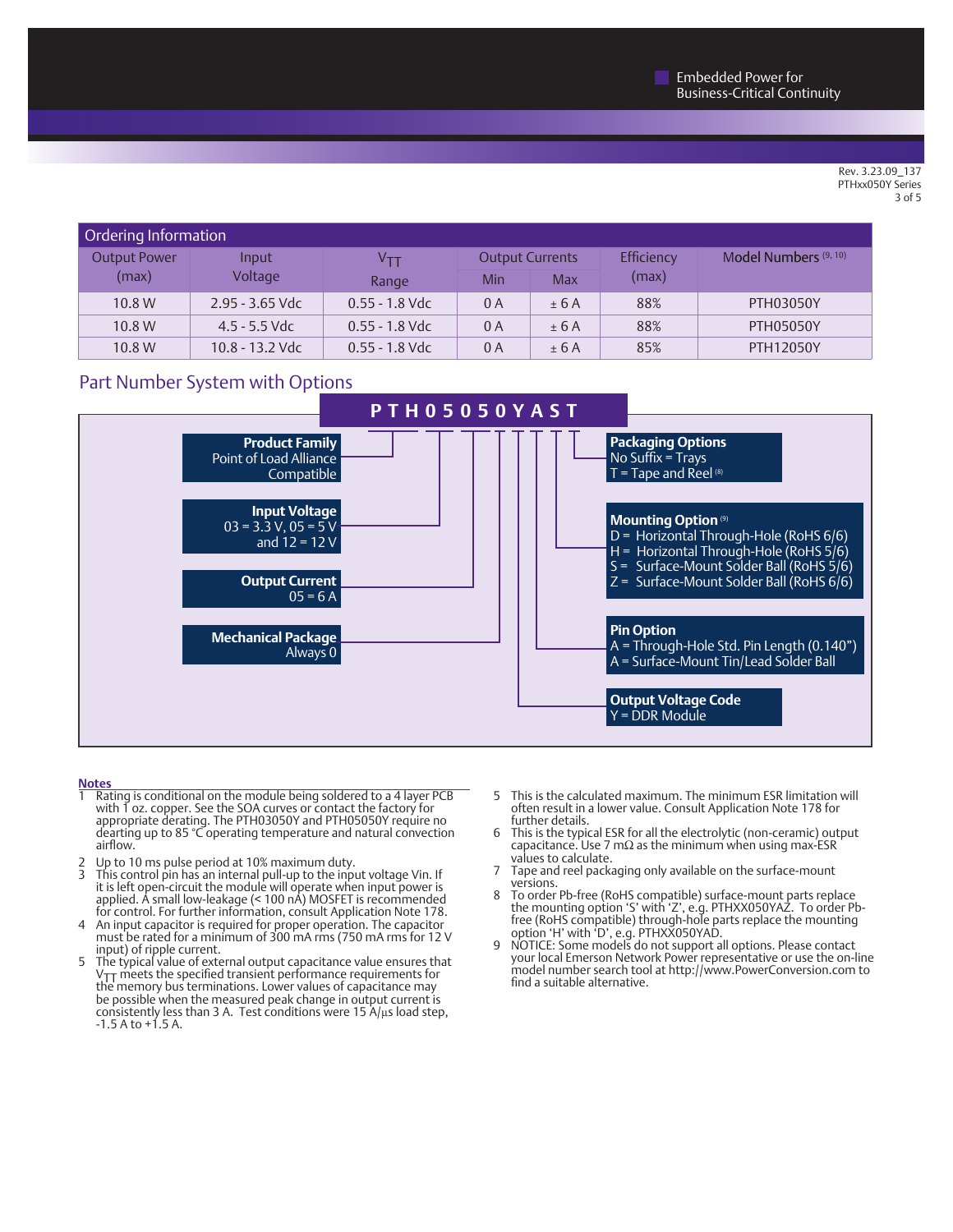Rev. 3.23.09\_137 PTHxx050Y Series of 5

## Characteristic Data



**Figure 1 - Safe Operating Area Vin = 3.3 V, VREF = 1.25 V, Iout = 6 A (See Note A)**





#### 8OUTPUT CURRENT (A) 6 OUTPUT CURRENT (A) 5 4 Nat conv 100 LFM  $--- 200$  LFM 3 2 1  $\Omega$ 0 10 20 30 40 50 60 70 80 AMBIENT TEMPERATURE (ºC)

**Figure 2 - Safe Operating Area Vin = 12 V, VREF = 1.25 V, Iout = 6 A (See Note A)**



#### **Notes**

- A SOA curves represent the conditions at which internal components are within the Emerson Network Power derating guidelines.
- B Characteristic data has been developed from actual products tested at 25 °C.